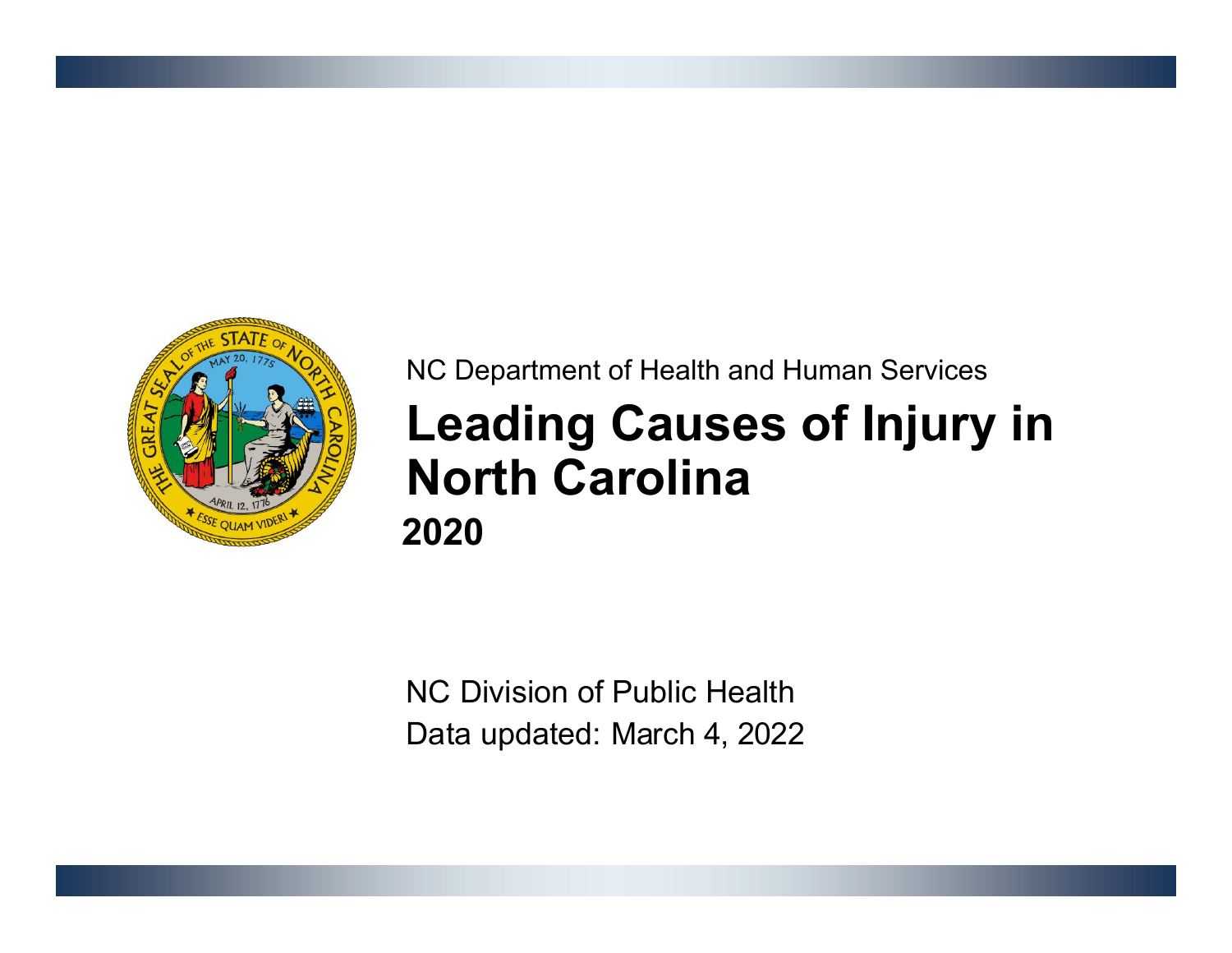

Limited to NC Residents, 2020

Source: NC State Center for Health Statistics, Vital Statistics Deaths (2020) and Hospital Discharge Data (2020); NC DETECT (2020) Analysis by the NC-DPH, Injury and Violence Prevention Branch, Injury Epidemiology and Surveillance Unit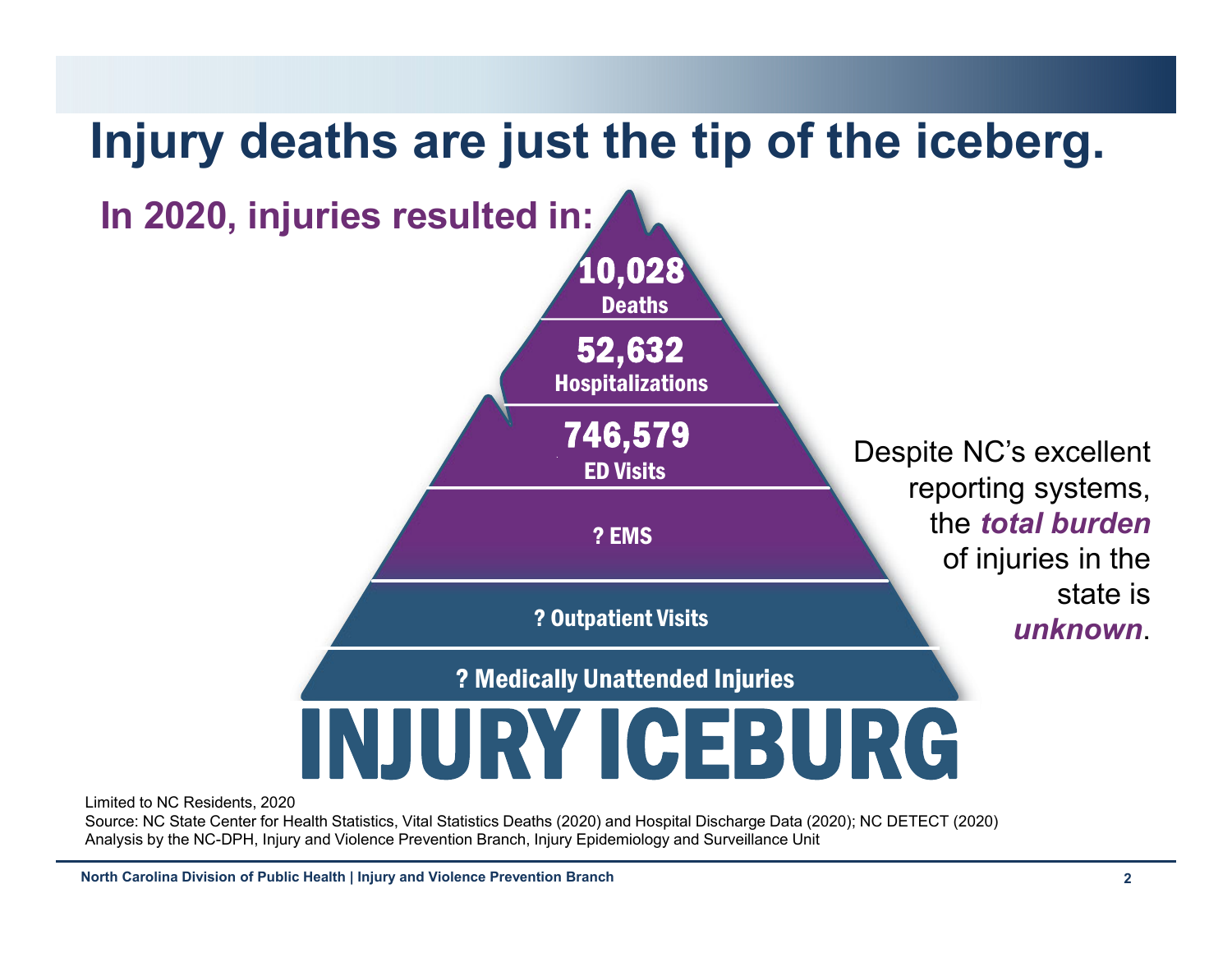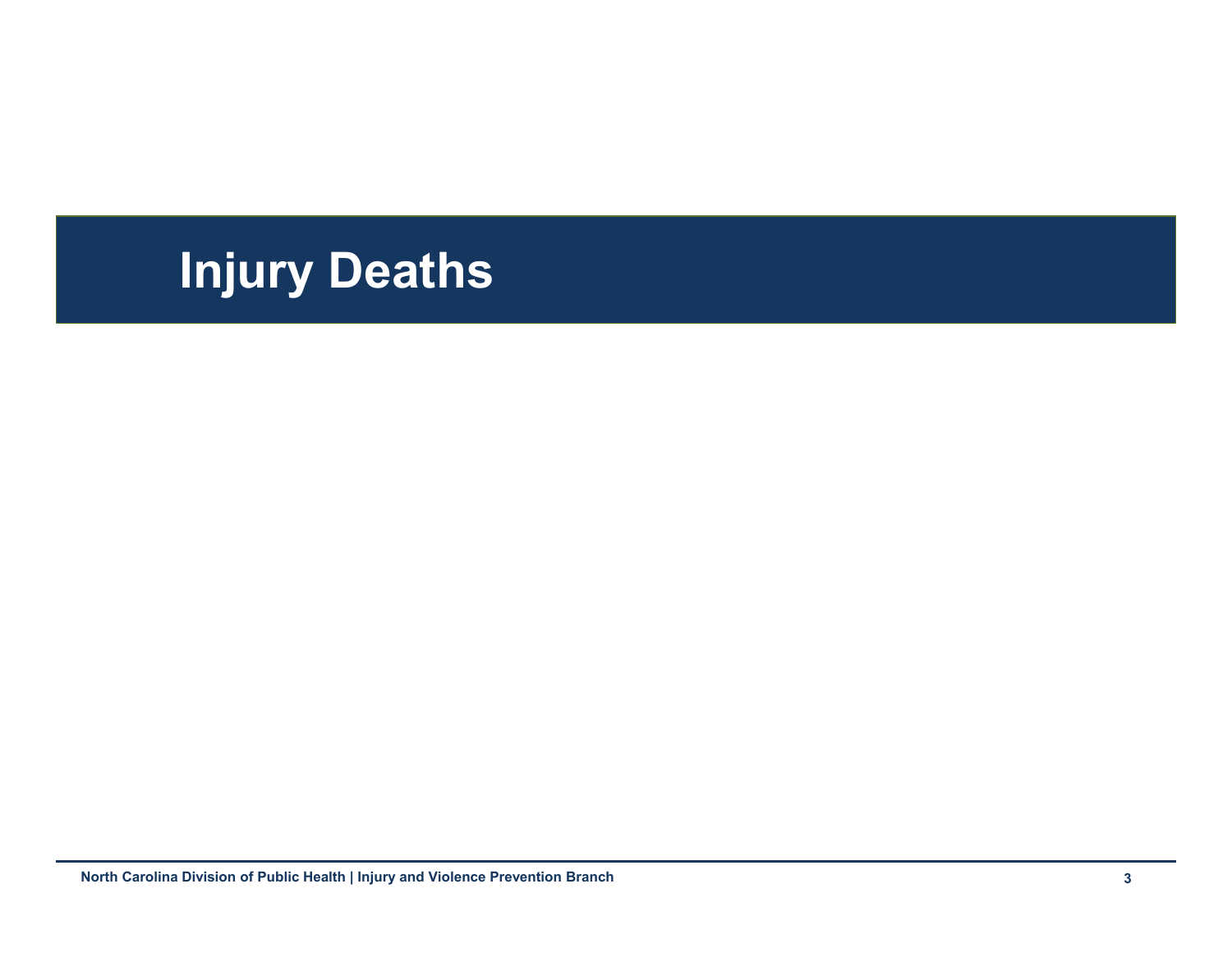#### **Overall injury deaths: NC Residents, 2016-2020**

**The total number of injury deaths has increased by 23% since 2016.**



Data limited to NC Residents, 2016-2020

For more information on these data, see the Injury Surveillance Technical Notes: https://www.injuryfreenc.ncdhhs.gov/DataSurveillance/Technical-Notes.pdf Source: NC State Center for Health Statistics, Vital Statistics Deaths (2016-2020) Analysis by the NC-DPH Injury and Violence Prevention Branch, Injury Epidemiology and Surveillance Unit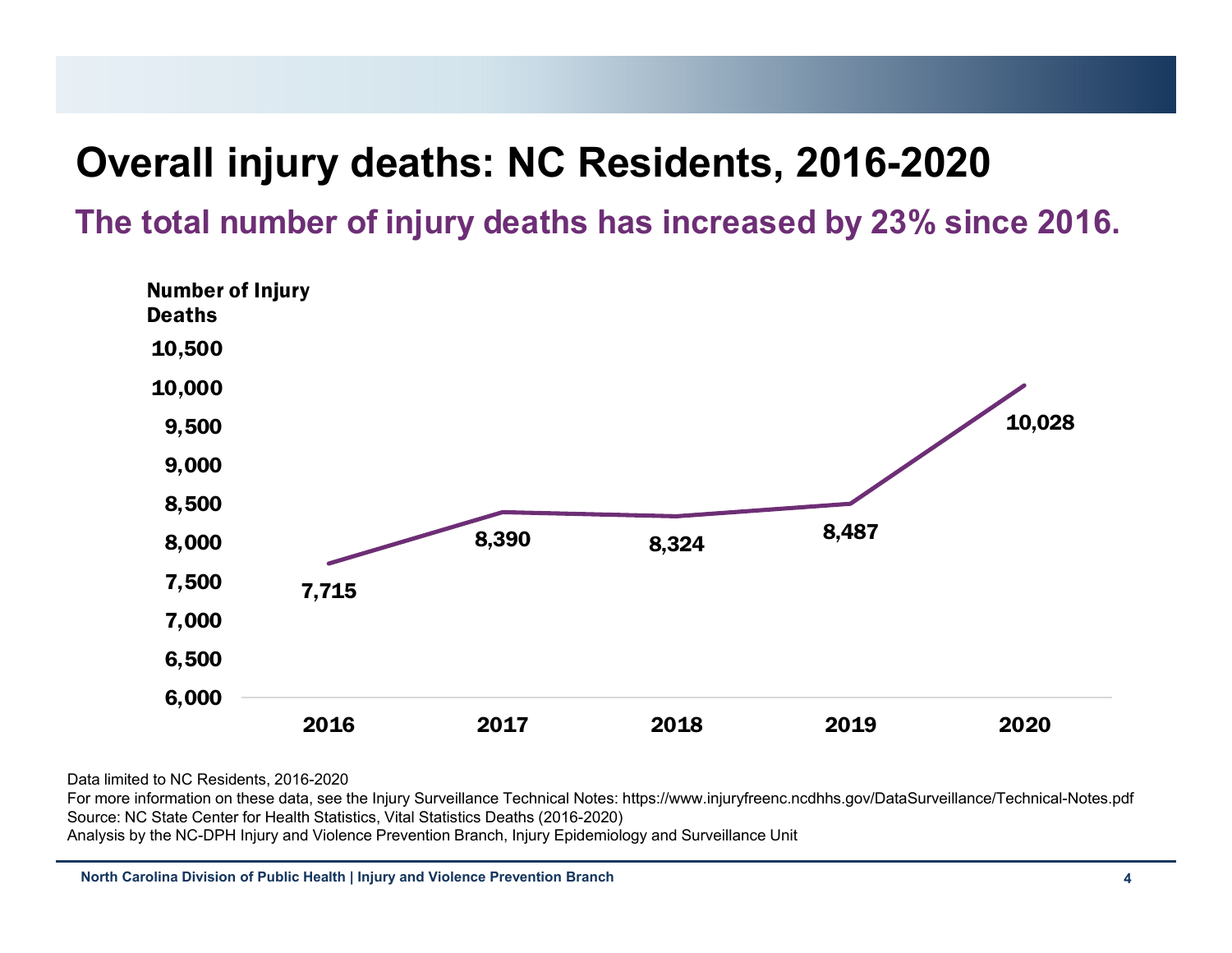# **Leading cause of injury death: NC Residents, 2020**

**The leading cause of injury death in 2020 was unintentional poisoning.**



Unintentional poisoning includes both medication/drug overdoses and non-drug poisonings (96% and 4% respectively)

MVT = Motor Vehicle Traffic

Data limited to NC Residents, 2020

For more information on these data, see the Injury Surveillance Technical Notes: https://www.injuryfreenc.ncdhhs.gov/DataSurveillance/Technical-Notes.pdf Source: NC State Center for Health Statistics, Vital Statistics Deaths (2020)

Analysis by the NC-DPH Injury and Violence Prevention Branch, Injury Epidemiology and Surveillance Unit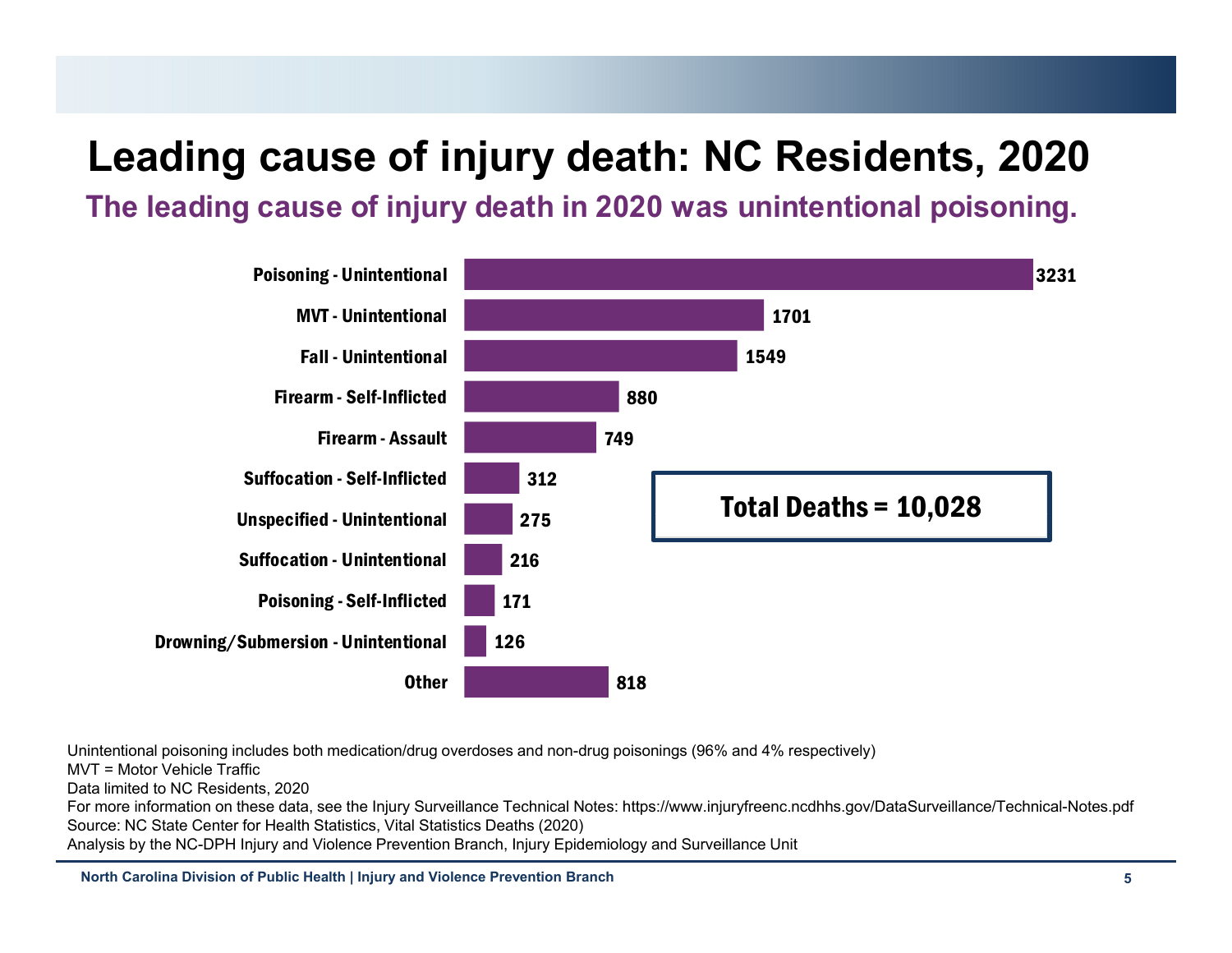#### **Percent change in leading NC injury death rates 2016-2020, NC Residents**

**Unintentional poisoning had the largest five-year increase.**



MVT = Motor Vehicle Traffic

Data limited to NC Residents, 2016 & 2020

For more information on these data, see the Injury Surveillance Technical Notes: https://www.injuryfreenc.ncdhhs.gov/DataSurveillance/Technical-Notes.pdf Source: NC State Center for Health Statistics, Vital Statistics Deaths (2016 & 2020)

Analysis by the NC-DPH Injury and Violence Prevention Branch, Injury Epidemiology and Surveillance Unit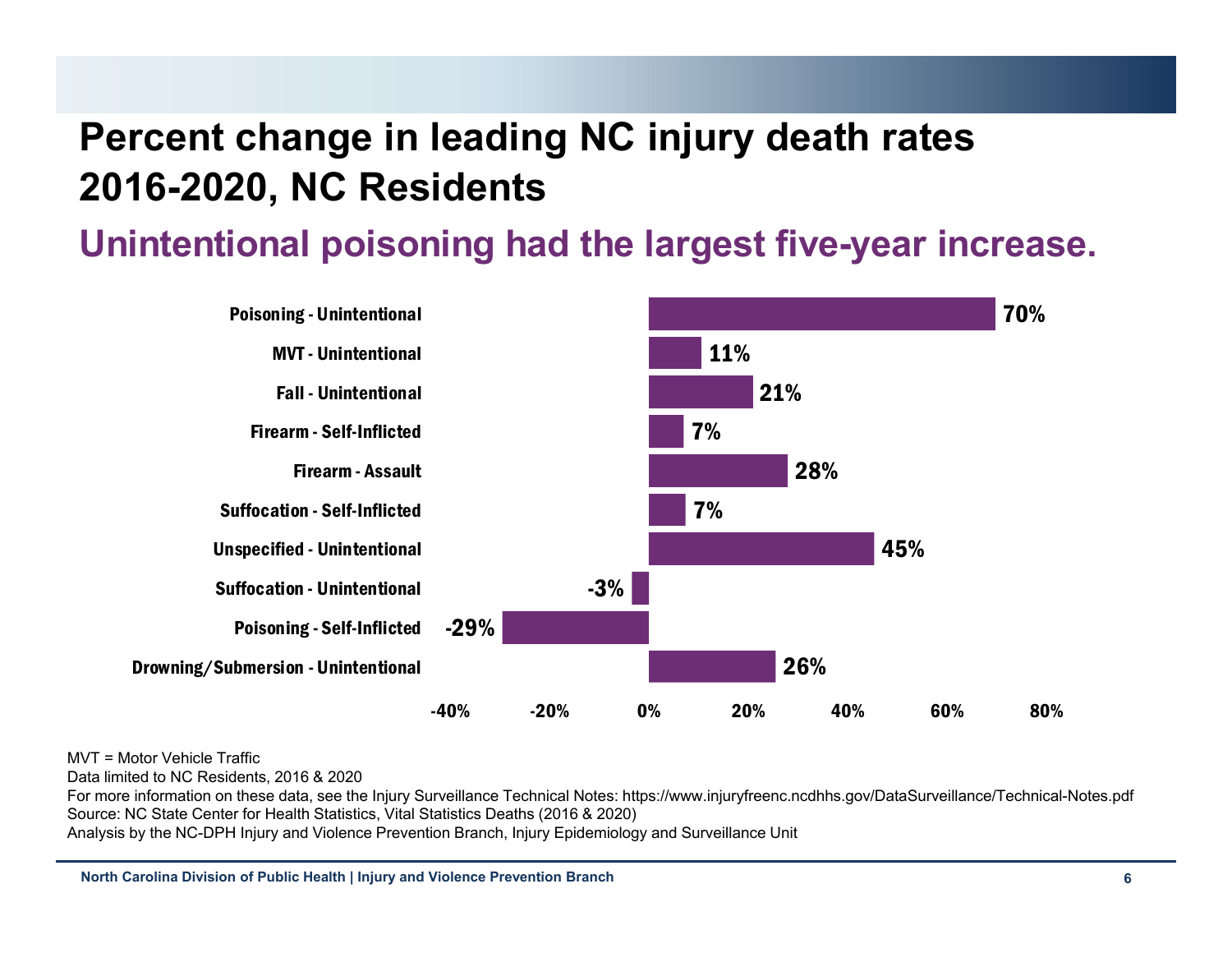## **Injury Death Rates Among NC Residents, 2016-2020**

**Statewide, the rate of injury deaths from ####-#### was #### per 100,000 2016-2020 20.3people.**



Data limited to NC Residents, 2016-2020

Source: NC State Center for Health Statistics, Vital Statistics Deaths (2016-2020) Analysis by the NC-DPH Injury and Violence Prevention Branch, Injury Epidemiology and Surveillance Unit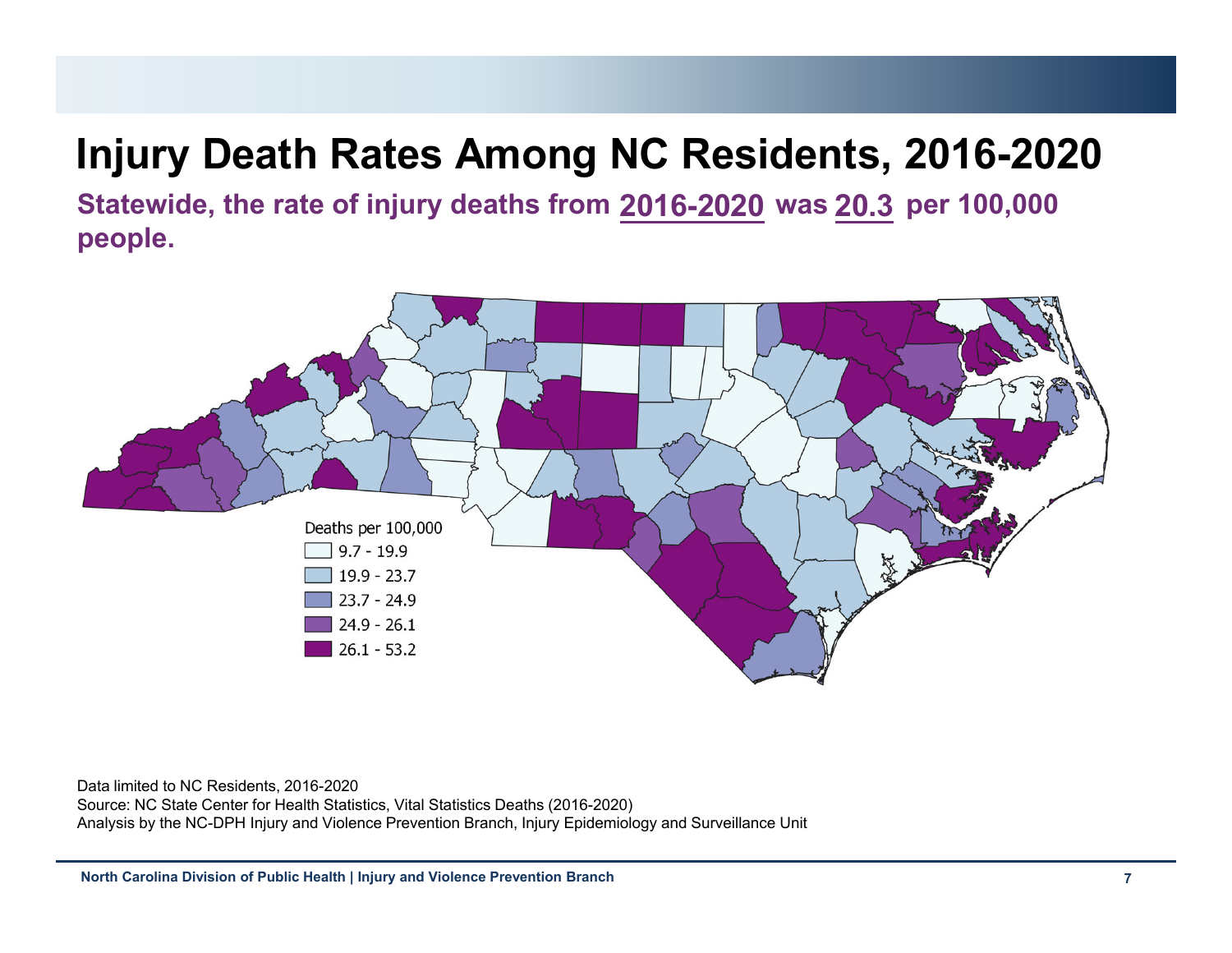# **Injury Hospitalizations**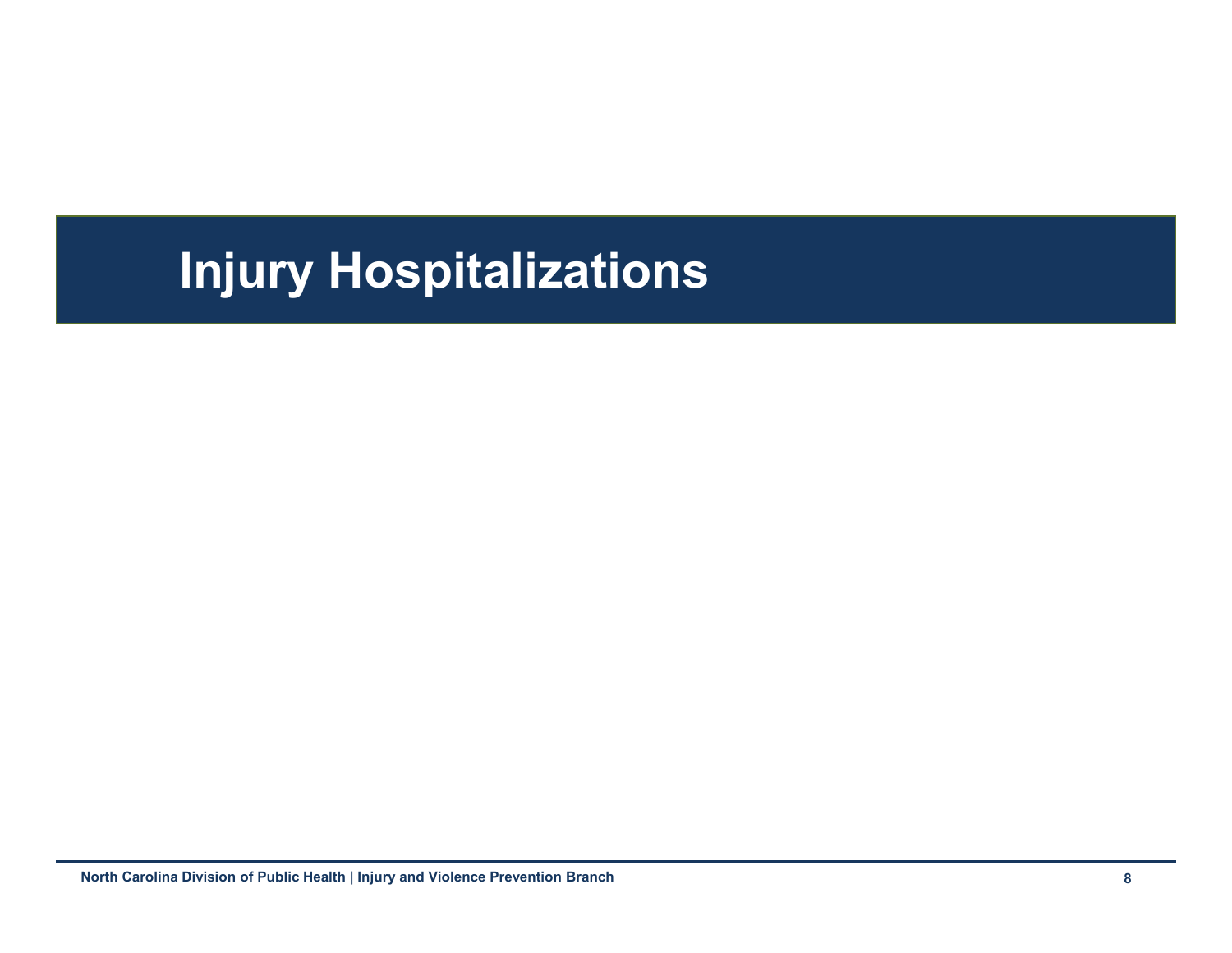#### **Overall injury hospitalizations: NC Residents, 2016-2020**

**The total number of injury hospitalizations has increased by 10% since 2016.**



Data limited to NC Residents, 2016-2020

For more information on these data, see the Injury Surveillance Technical Notes: https://www.injuryfreenc.ncdhhs.gov/DataSurveillance/Technical-Notes.pdf Source: NC State Center for Health Statistics, Vital Statistics Hospitalizations (2016-2020) Analysis by the NC-DPH Injury and Violence Prevention Branch, Injury Epidemiology and Surveillance Unit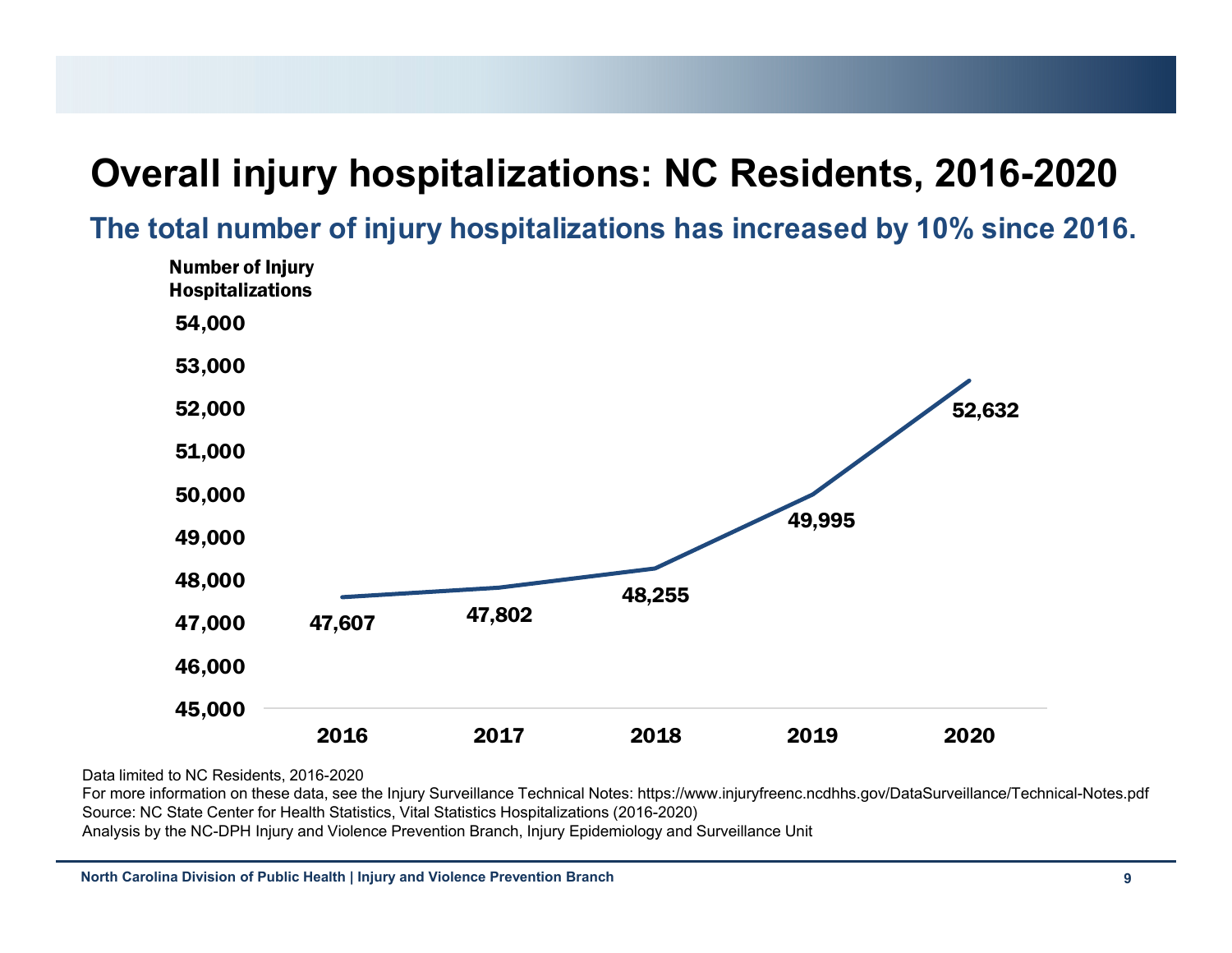#### **Leading cause of injury hospitalization: NC Residents, 2020**

**The leading cause of injury hospitalization in 2020 was unintentional fall.**



Unintentional poisoning includes both medication/drug overdoses and non-drug poisonings (93% and 7% respectively)

MVT = Motor Vehicle Traffic

Data limited to NC Residents, 2020

For more information on these data, see the Injury Surveillance Technical Notes: https://www.injuryfreenc.ncdhhs.gov/DataSurveillance/Technical-Notes.pdf Source: NC State Center for Health Statistics, Vital Statistics Hospitalizations (2020)

Analysis by the NC-DPH Injury and Violence Prevention Branch, Injury Epidemiology and Surveillance Unit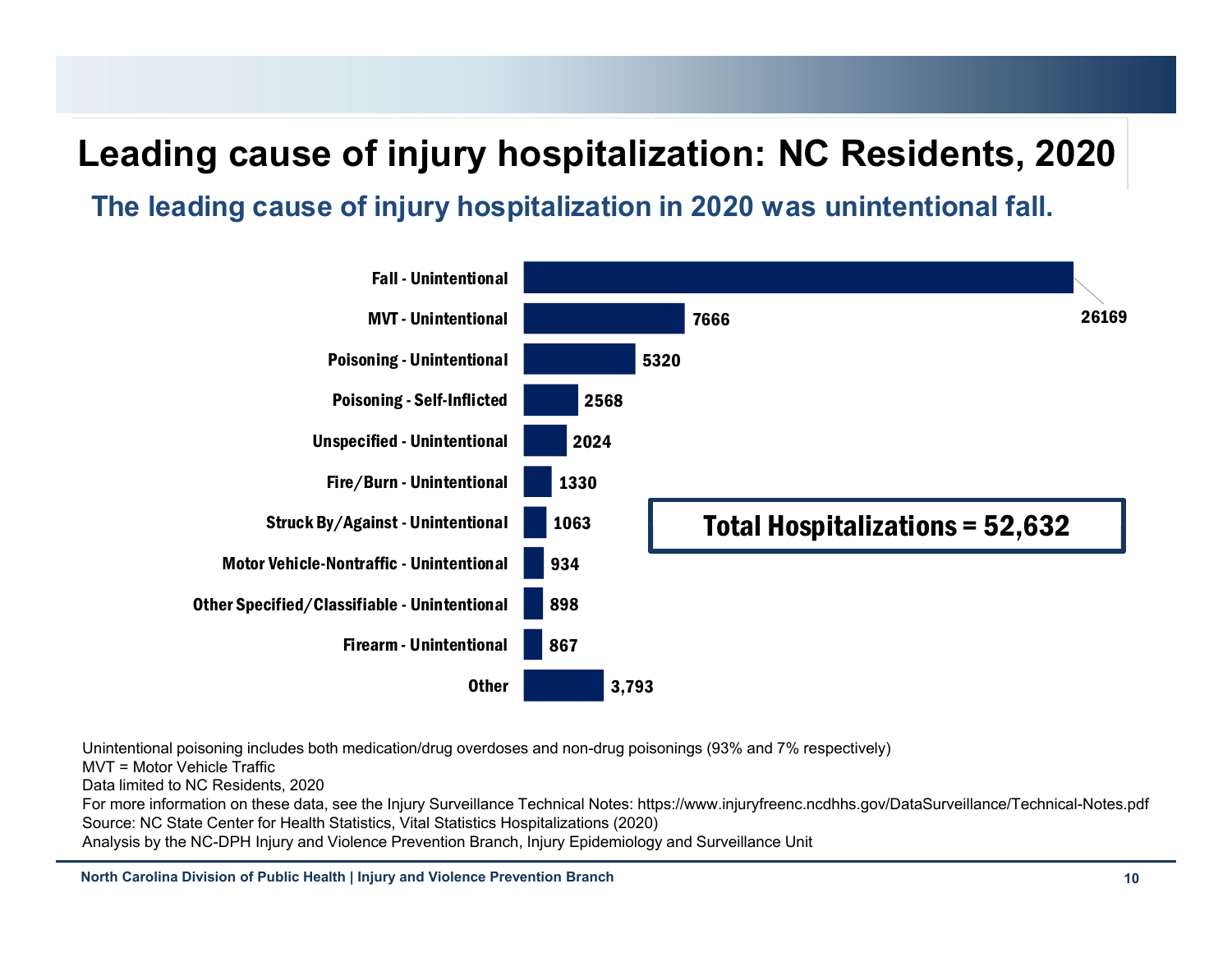# **Percent change in leading NC injury hospitalization rates between 2016 and 2020, NC Residents**

**Unintentional - unspecified had the largest five-year increase.**



MVT = Motor Vehicle Traffic

Data limited to NC Residents, 2020

For more information on these data, see the Injury Surveillance Technical Notes: https://www.injuryfreenc.ncdhhs.gov/DataSurveillance/Technical-Notes.pdf Source: NC State Center for Health Statistics, Vital Statistics Hospitalizations (2016 & 2020)

Analysis by the NC-DPH, Injury and Violence Prevention Branch, Injury Epidemiology and Surveillance Unit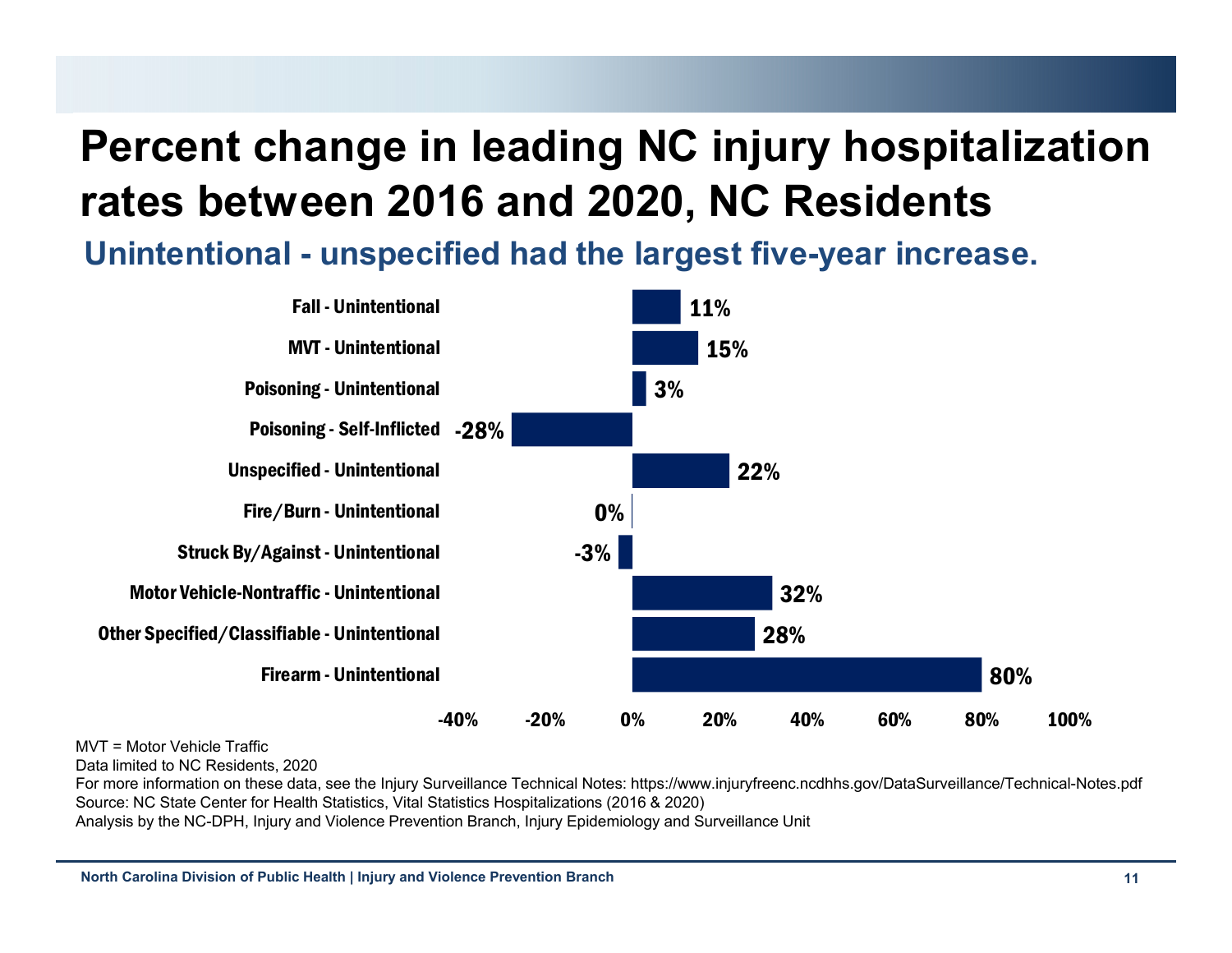# **Injury Hospitalization Rates Among NC Residents, 2016-2020**

**Statewide, the rate of injury hospitalizations from 2016-2020 was 102.0 per 100,000 people.**



Data limited to NC Residents, 2016-2020

Source: NC State Center for Health Statistics, Vital Statistics Deaths (2016-2020) Analysis by the NC-DPH, Injury and Violence Prevention Branch, Injury Epidemiology and Surveillance Unit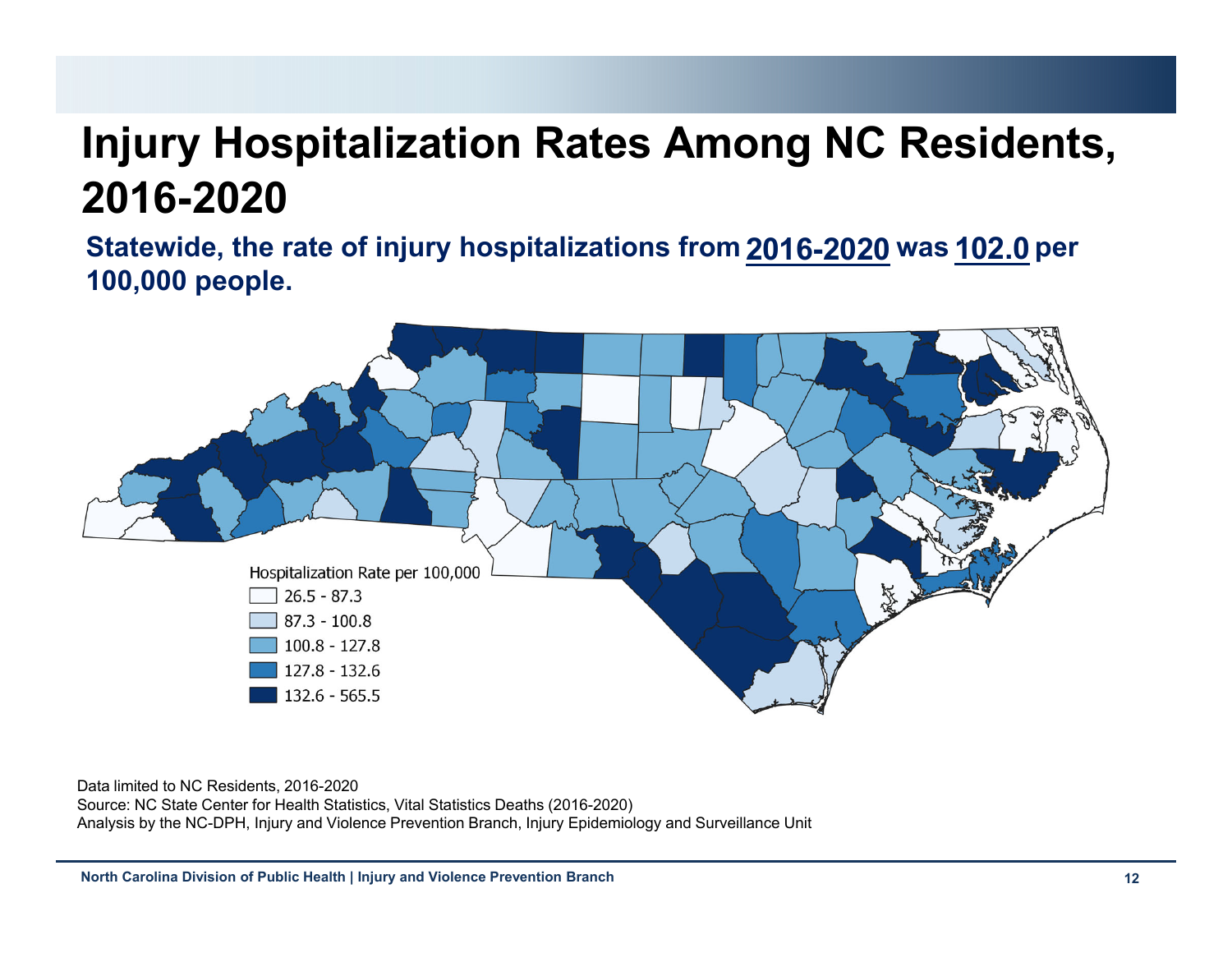# **Injury Emergency Department (ED) Visits**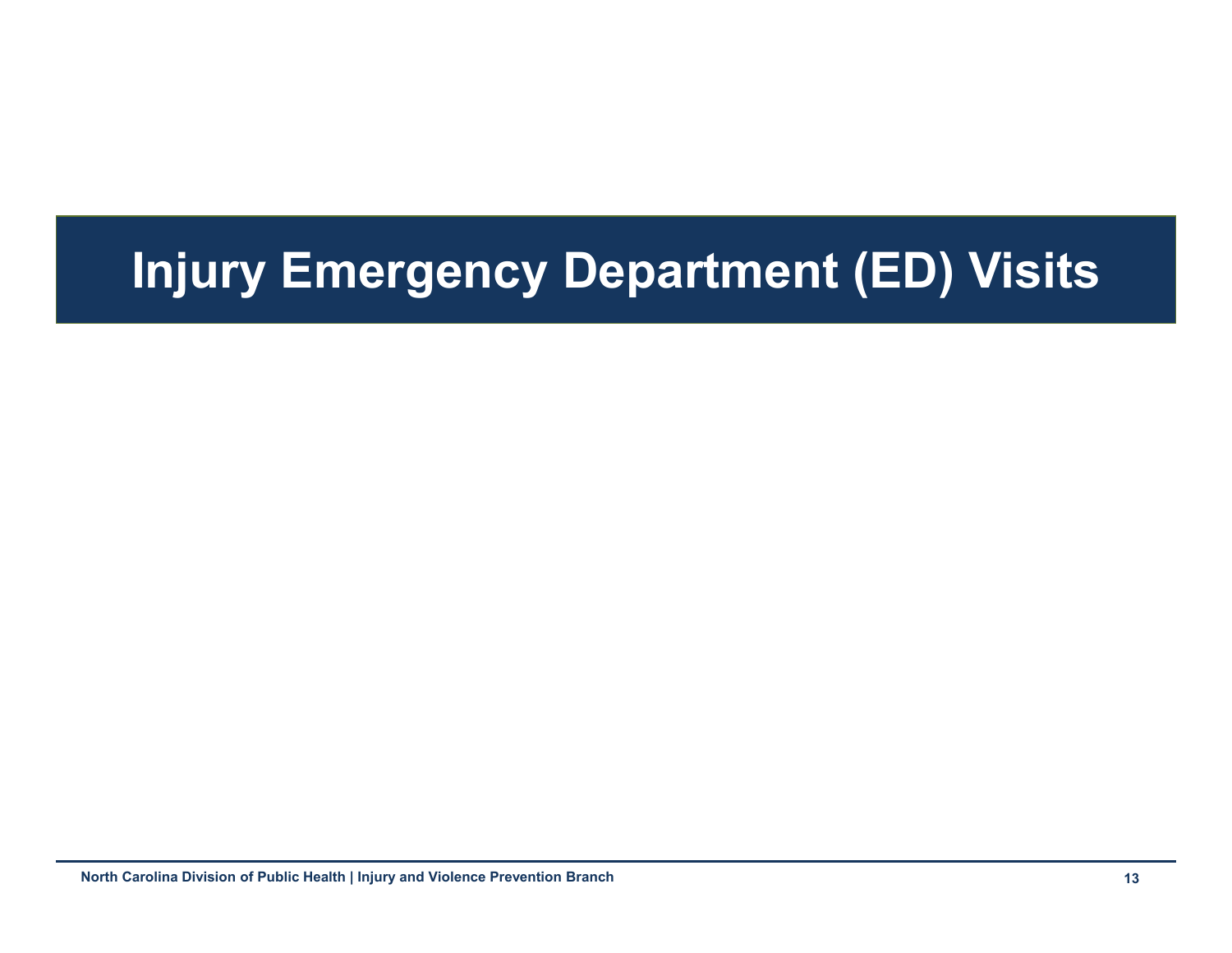# **NC experienced an 18% decrease in overall ED visits 2019-2020**

**This decrease in overall ED utilization also impacted ED visits for injuries.**



Weeks begin at 01/01 and end at 12/30 for 2019 and 12/29 for 2020 Source: NC DETECT ED Visits, 2019-2020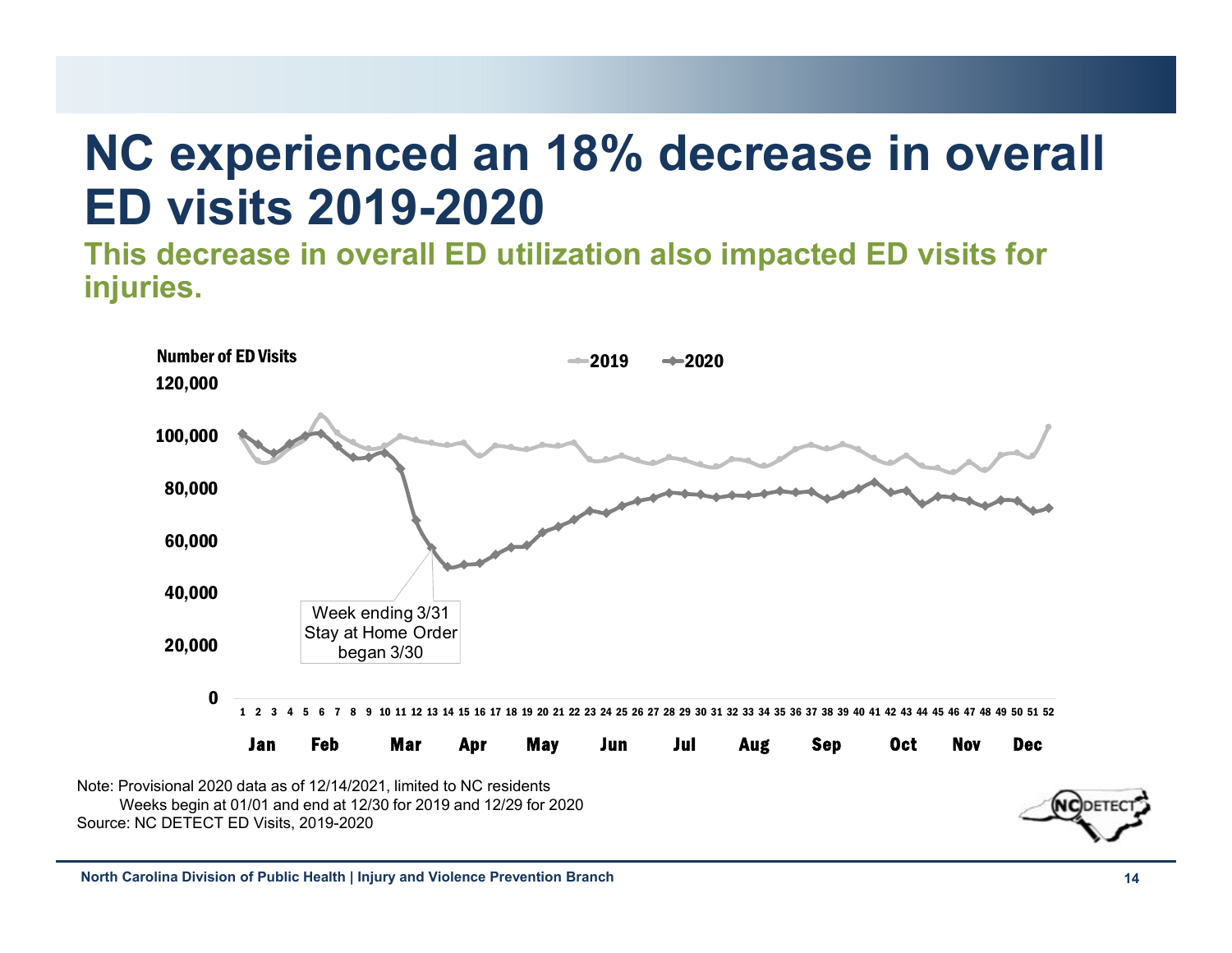# **Overall injury ED Visits: NC Residents, 2016-2020**

**The total number of injury ED visits decreased 24% since 2016.**

![](_page_14_Figure_2.jpeg)

Data limited to NC Residents, 2016-2020

For more information on these data, see the Injury Surveillance Technical Notes: https://www.injuryfreenc.ncdhhs.gov/DataSurveillance/Technical-Notes.pdf Source: NC DETECT, 2016-2020

Analysis by the NC-DPH, Injury and Violence Prevention Branch, Injury Epidemiology and Surveillance Unit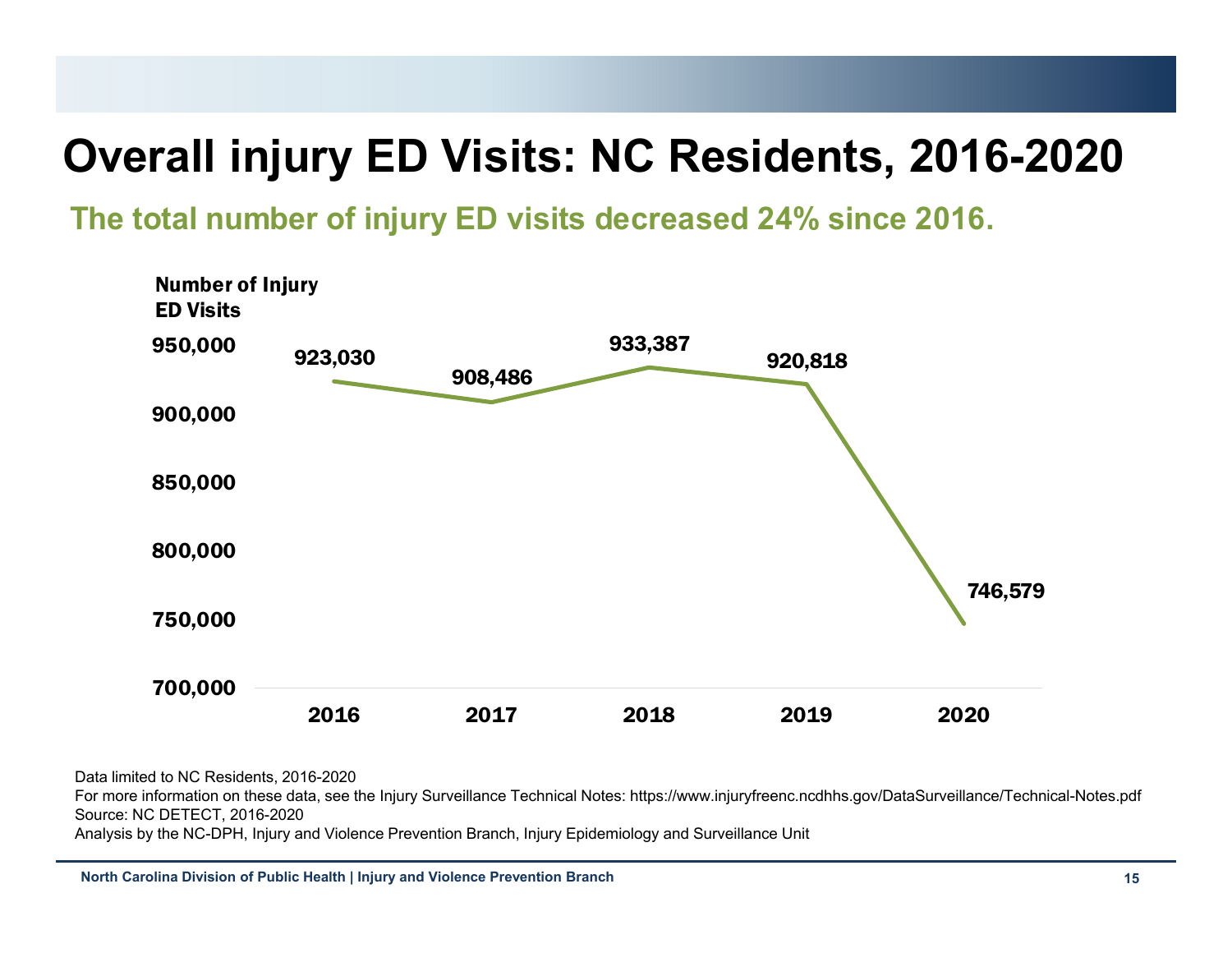# **Leading cause of injury ED visits: NC Residents, 2020**

**The leading cause of injury emergency department visits in 2020 was unintentional fall.**

![](_page_15_Figure_2.jpeg)

Unintentional poisoning includes both medication/drug overdoses and non-drug poisonings (85% and 15% respectively) MVT = Motor Vehicle TrafficData limited to NC Residents, 2020 For more information on these data, see the Injury Surveillance Technical Notes: https://www.injuryfreenc.ncdhhs.gov/DataSurveillance/Technical-Notes.pdf Source: NC DETECT, 2020 Analysis by the NC-DPH, Injury and Violence Prevention Branch, Injury Epidemiology and Surveillance Unit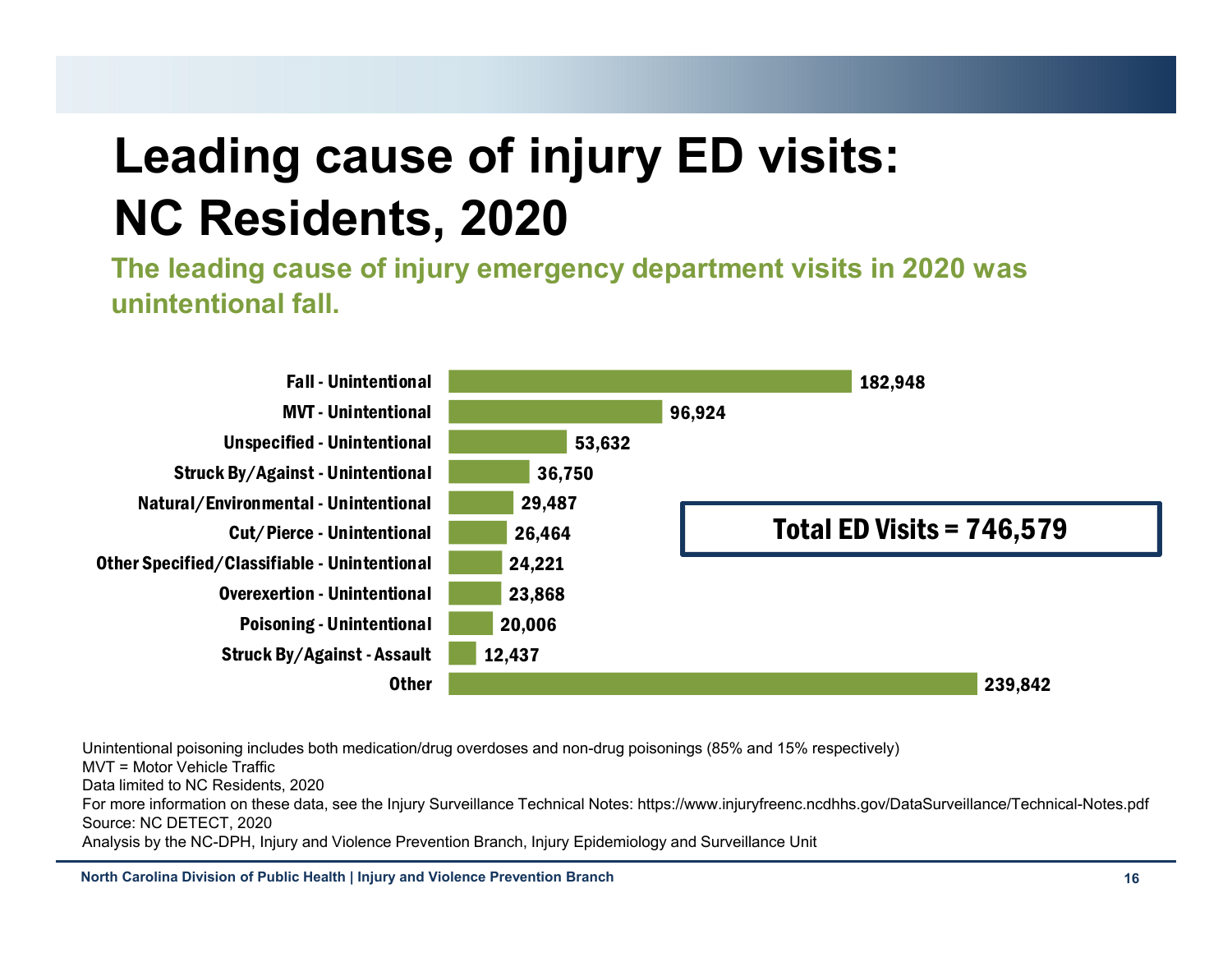## **Percent change in leading NC injury ED visit rates between 2016 and 2020, NC Residents**

**Unintentional overexertion injuries had the largest five-year increase.**

![](_page_16_Figure_2.jpeg)

MVT = Motor Vehicle Traffic

Data limited to NC Residents, 2016 & 2020

For more information on these data, see the Injury Surveillance Technical Notes: https://www.injuryfreenc.ncdhhs.gov/DataSurveillance/Technical-Notes.pdf Source: NC DETECT, 2016 & 2020

Analysis by the DPH Injury and Violence Prevention Branch, Injury Epidemiology and Surveillance Unit